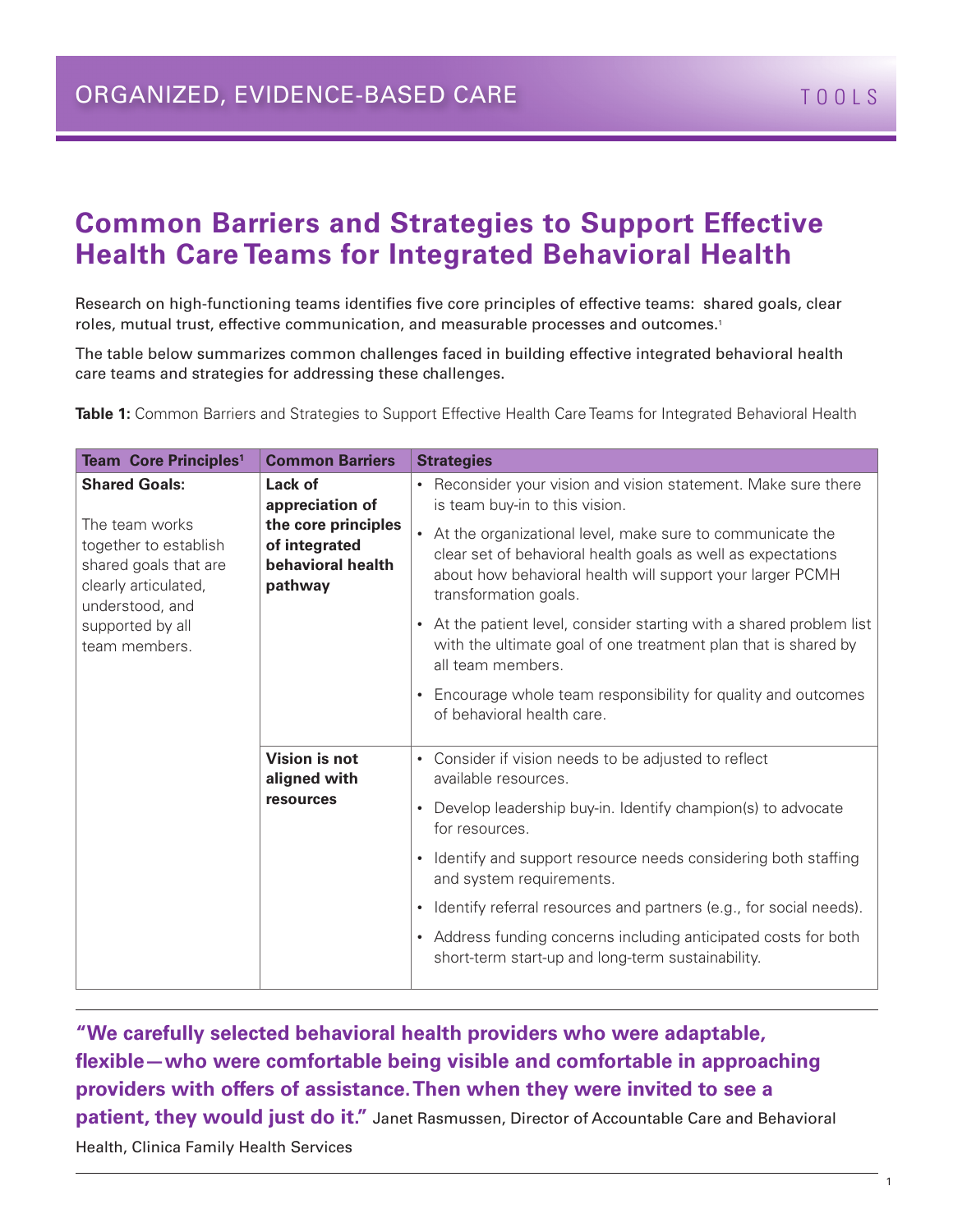# ORGANIZED, EVIDENCE-BASED CARE TOOLS

| <b>Team Core Principles<sup>1</sup></b>                                                                                                                                    | <b>Common Barriers</b>                                           | <b>Strategies</b>                                                                                                                                                                                              |
|----------------------------------------------------------------------------------------------------------------------------------------------------------------------------|------------------------------------------------------------------|----------------------------------------------------------------------------------------------------------------------------------------------------------------------------------------------------------------|
| <b>Clear Roles:</b><br>There are clear<br>expectations for<br>each team member's<br>efforts so that the team<br>effort adds value greater<br>than the sum of<br>its parts. | Inadequate<br>skills in effective<br>teamwork                    | • Identify facilitator/champion to facilitate team building.<br>• Consider using a structured process to build the team and<br>develop workflows.                                                              |
|                                                                                                                                                                            |                                                                  | • Train together with a specific focus on performing in new roles.                                                                                                                                             |
|                                                                                                                                                                            |                                                                  | Plan training and practice-specific collaborative care skills (e.g.,<br>$\bullet$<br>integrated care planning).                                                                                                |
|                                                                                                                                                                            | <b>Individual</b><br>concerns about<br>scope of practice         | • Clearly define roles through team building within scope of<br>practice for each provider.                                                                                                                    |
|                                                                                                                                                                            |                                                                  | • Seek to understand concerns of providers.                                                                                                                                                                    |
|                                                                                                                                                                            |                                                                  | • Acknowledge strengths of team members and apply those<br>skills to new role(s).                                                                                                                              |
| <b>Mutual Trust:</b><br>Team members earn<br>each other's trust,<br>creating greater<br>opportunity for shared<br>achievement.                                             | <b>Limited time and</b><br>resources to build<br>team and trust. | • Schedule adequate time for team building and give the work<br>group a clear timeline.                                                                                                                        |
|                                                                                                                                                                            |                                                                  | • Consider opportunities to foster mutual trust among the care<br>team, especially sharing patient success stories.                                                                                            |
|                                                                                                                                                                            |                                                                  | • Create opportunities for team members to get to know each<br>other and interact outside of patient care. Consider a coffee<br>hour or other social activity once a month.                                    |
| <b>Effective</b><br><b>Communication:</b><br>Team communication<br>is a priority and is<br>continuously improved.                                                          | <b>Clash of cultures</b>                                         | • Acknowledge that integrating behavioral health into primary<br>care may be challenged by bringing together teams of<br>providers that have often trained in 'cultures' with very different<br>orientations.  |
|                                                                                                                                                                            |                                                                  | • Focusing on patient goals and linking these to medical and<br>behavioral targets can bridge this culture gap.                                                                                                |
|                                                                                                                                                                            |                                                                  | <b>Lack of orientation  </b> • Provide orientation to all team members.                                                                                                                                        |
|                                                                                                                                                                            |                                                                  | • Promote clear vision of goals for behavioral health<br>integration effort.                                                                                                                                   |
|                                                                                                                                                                            | <b>Lack of skills</b>                                            | • Practice communication strategies during a provider meeting<br>(for example, PCP and other medical staff can practice<br>introducing the behavioral health team/provider using a warm<br>handoff role play). |
|                                                                                                                                                                            | <b>Lack of structure</b>                                         | Develop workflow with special attention to method and timing<br>$\bullet$<br>of team member communication.                                                                                                     |
|                                                                                                                                                                            |                                                                  | • Use HIT for simple communication: some team training around<br>using messaging strategies within EHRs.                                                                                                       |
|                                                                                                                                                                            |                                                                  | • Plan for nuanced conversations to be handled in person, over<br>the telephone or at a team huddle/case conference.                                                                                           |
|                                                                                                                                                                            |                                                                  | • Hold case conferences for all members of a team to meet and<br>discuss challenging patients.                                                                                                                 |